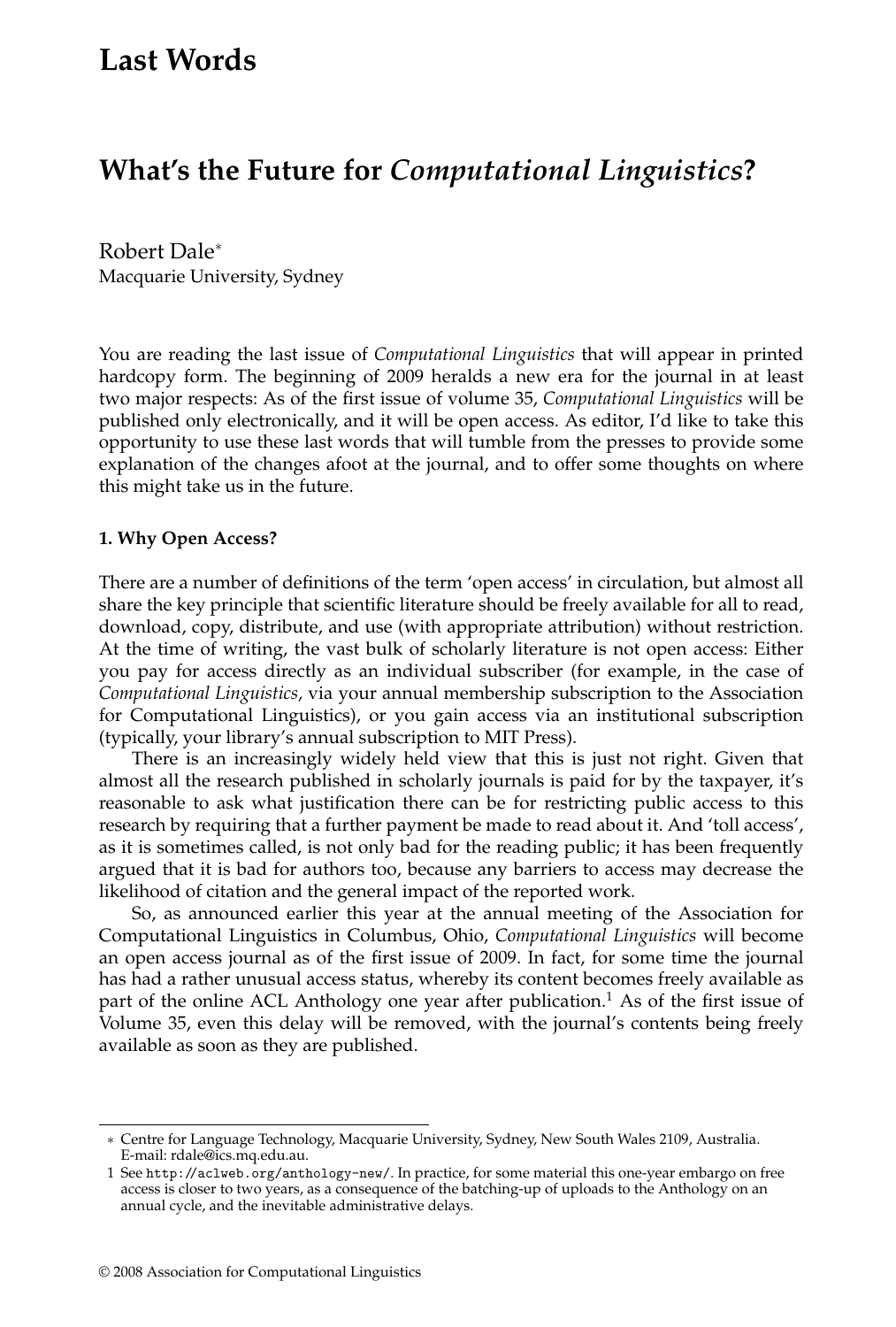### **2. Why Electronic-only?**

That the journal is going electronic-only and open access at the same time are not unrelated events. Print publication is a major part of the cost of producing the journal, and this is a cost that is very considerably subsidized by the revenues generated by institutional subscriptions. Going open access means that institutions no longer pay these subscriptions, and so we need a sustainable financial model that does not depend on this income. Ceasing the production of the printed version of the journal is an important step in that direction. In an environmentally conscious age, it also has the additional benefit of removing the need to fly, four times a year, small plastic-wrapped wads of paper to two thousand ACL members around the world.

At the same time, there is no *necessary* connection between going open access and going electronic-only. In principle a journal could be open access and yet still be distributed in printed form, although then an alternative funding source has to be found for print production. One approach is that adopted by those publishers (such as Elsevier and Cambridge University Press) who offer authors the option of their work being published open access in exchange for a fee, which can be anywhere between \$500 and \$2,000 per article. This 'dissemination fee' model has become accepted practice in some disciplines, but not—so far, at least—in ours. There are other business models one could adopt to sustain print production. For example, free local newspapers and many trade magazines are also effectively open access, with their production costs being paid for by advertisers; but it seems unlikely that advertising revenue could sustain a scholarly journal like *CL*. Another alternative would be to seek sponsorship from corporations like Google and Microsoft. But in the Internet age, it just seems perverse to bend over backwards to find ways to kill more trees.

This is not to say that going electronic-only makes the journal free of production costs. Although the journal's editor, editorial board, and external reviewers provide their labor free of charge, it still costs real money to produce the journal: In particular, *CL* will continue to use the professional services of the MIT Press in managing the high standards of copyediting and typesetting to which our readers have become accustomed. For the foreseeable future at least, these costs will continue to be met by the ACL, as owner of the journal.

### **3. What Else is Changing?**

The shift to electronic publication means that publishing an article in *Computational Linguistics* should be considerably faster than before, for a number of reasons. Under the old model, it can take up to six months from the time that the editorial office dispatches the author's final copy of an article to the publisher, to the time the article appears in print. Around half of this time is taken up by the print production process. The delay is further exacerbated by the fact that the first article that is ready for an issue has to wait until the remainder of the issue is ready before it can be published. By moving to electronic-only publication, articles will now appear online as soon as they have gone through the copy-editing process, on an article-by-article basis. You'll be able to access articles even before they have completed the copy-editing cycle. This, in fact, is not a new thing: for the last year or so, we have been publishing what are referred to as the 'first revises' of articles—these being the proofs that are sent to the authors for checking before final edits are made—via the MIT Press Web site under the label 'Early Access'. But the unavailability of an easy way to let individual subscribers see this toll-access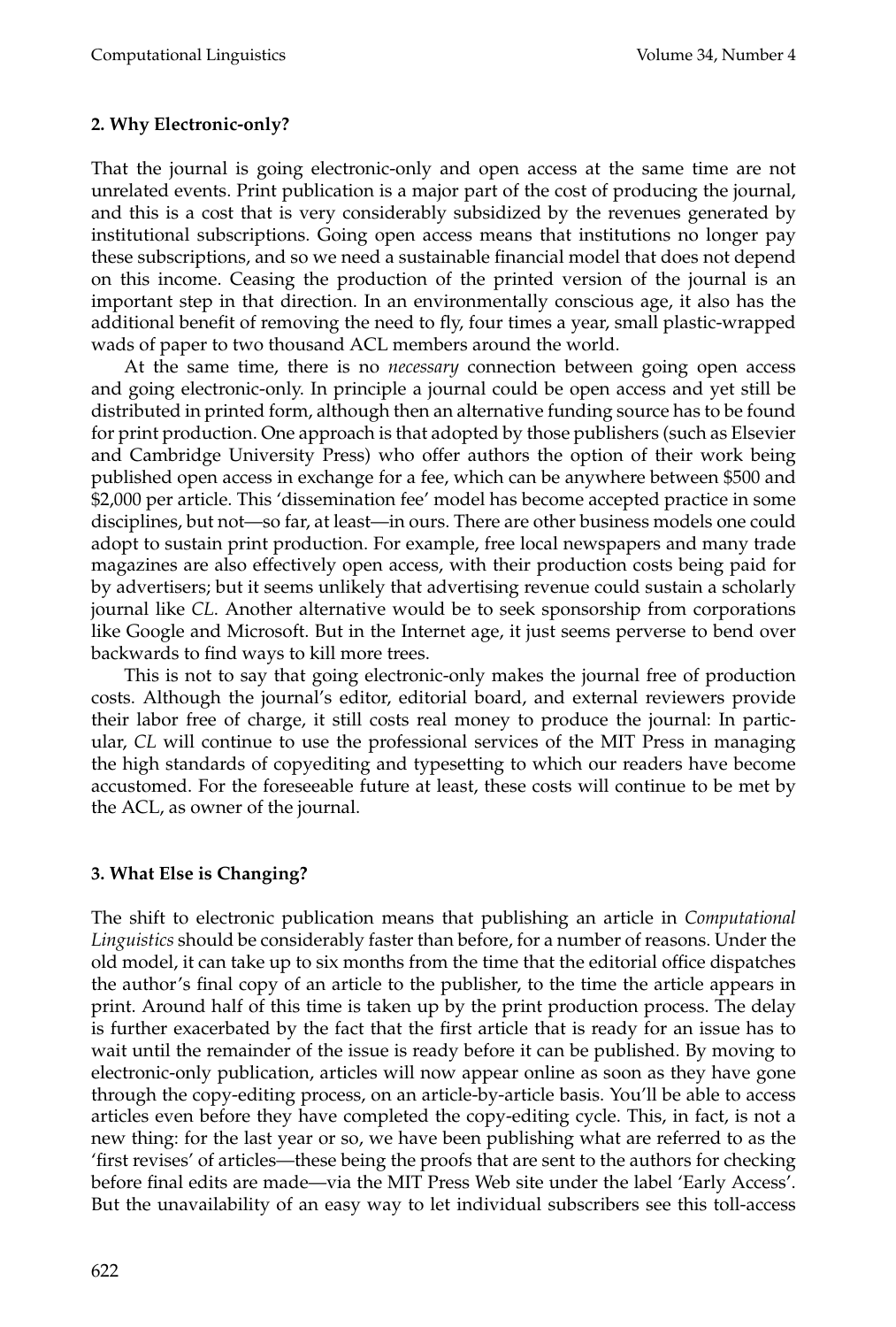content meant that very few people were aware of its existence. With the move to open access, the Early Access articles will also be freely available to all.

Another consequence of being electronic-only is that there will be no artificial backlog resulting from the page limits imposed by physical print production. Previously, the journal's cost model meant that we could publish 160 or so pages each quarter; the removal of print production provides us with more flexibility, and the likelihood that the journal will publish a greater number of articles (although, as indicated previously, there will still be costs associated with this: Copyeditors and typesetters charge per page). Being freed from paper bindings does not mean that processing backlogs will completely disappear, because there are other places in the publication process where delays can occur. For example, an unpredictable copyediting workload may lead to delays when our demand for copyediting services outstrips the available resources.

We hope that readers who keenly look forward to receiving an issue of the journal in their pigeonhole every three months will not suffer too much from a sense of loss. Members of the ACL will instead be able to subscribe to a number of electronic alerting options which either direct them to a download location for the latest journal content, or provide the content in the form of email attachments. The full details of our electronic delivery mechanisms are still being worked out at the time of writing, but ACL members will already have been notified of them by the time this issue is published.

We are taking advantage of the shift to electronic-only publication to institute a number of other changes. Most visible for authors will be our move to an online journal manuscript management system, which should introduce efficiencies that will shave a few more days off the time our reviewing process takes. For readers, each article published in the journal will be available in both PDF format and in XML format, the latter allowing easy reading on screen.

### **4. What Does the Longer-term Future Look Like?**

Over the next year or two we intend to introduce a number of further changes that become more straightforward as a consequence of our primary existence being electronic. Possibilities we are exploring include making available for download supplementary materials such as the code and data associated with articles, and providing each article with an online discussion forum where its content can be discussed. The editor welcomes suggestions and ideas for how we can improve the value of the journal to its readership along these lines.

There is a longer-term question, though, about the nature of journals and whether they are a sustainable means of scholarly dissemination in the Internet age. The publication landscape has changed significantly in the last 10 years. One challenge to the position of journals and existing forms of scholarly publication more generally comes in the shape of blogs and other online discussion fora. Obviously these are not rigorously reviewed in the way that journals are, but they are open to other means of quality assessment, via machinery like page rank and reader voting. For some purposes, the low cost and democratic openness these offer may outweigh the deficiencies that arise from the lack of a conventional peer-review process. Ultimately, how these alternative fora will fare as a means of scholarly publication may be determined by whether we can develop a credit assignment mechanism that gives due recognition for great ideas that first surface in these more informal spaces. This would have to be more fine-grained than our current model of journal impact factors and bald citation counts; but more traditional forms of publication would surely benefit from improvements here too.